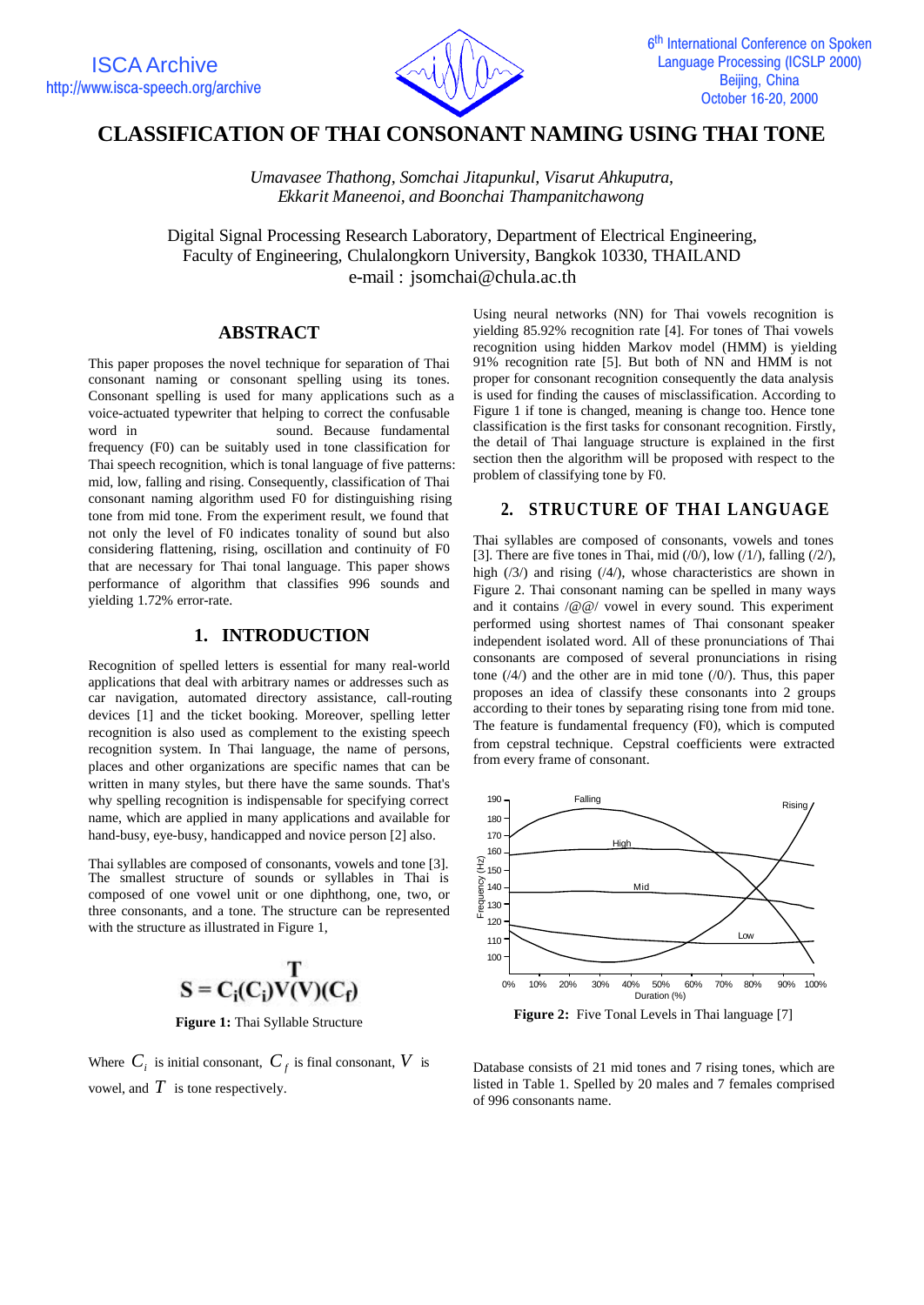| <b>Mid Tone</b> | $\frac{1}{6}$ (eq. 0) | /kh@@0/                                          | $\ln \omega \omega_0$ | $\sqrt{c} @ @0/$       |
|-----------------|-----------------------|--------------------------------------------------|-----------------------|------------------------|
|                 | /ch@@0/               | $\sqrt{s} @ @0/$                                 | $/$ i@@0 $/$          | $\sqrt{d} @ @0/$       |
|                 | /t@@0/                | /th@@ $0/$                                       | $\ln \omega \omega_0$ | /b@@0/                 |
|                 | /p@@0/                | $/\text{ph}\,\textcircled{a}\,\textcircled{a}0/$ | $/$ f@@ $()$          | $\sin \omega \omega_0$ |
|                 | $\pi \omega \omega_0$ | $\sqrt{1000}$                                    | /w@@0/                | 100(0)                 |
|                 | $\ln \omega \omega_0$ |                                                  |                       |                        |
| <b>Rising</b>   | /kh@@4/               | $\sqrt{\ch}$ @ @4/                               | $/\text{th} @ @4/$    | $/\text{ph}@@4/$       |
| Tone            | /f@@4/                | /s@@4/                                           | /h@@4                 |                        |

**Table 1:** 28 Thai consonants

# **3. CLASSIFIED TONE ALGORITHM**

Generally, F0 should gradually increase if consonant is rising tone and F0 should flatten if it is mid tone [6]. This paper shows the problems of tone separated by F0 in the experiment result. For example, F0 in some mid tone increases at the end of frame (Figure 7) in spite of being rising tone; some data lose F0 in a short time (Figure 4), etc. Accordingly, two cases were employed in this algorithm. The first case was general case and the second was respected to experiment (ambiguous case). Thus, the algorithm can be divided into 4 steps. Step 1 was used for choosing the begin and the end of frame by considering continuity of F0. Step 2, smoothing data with respect to frequency and standard threshold were computed. Finally, the tone was decided by standard threshold. If sound is included in general case then calculate in step 3. If sound is included in ambiguous case then it will continue to calculate in step 4.



**STEP1:** Finding the begin and the end of frame

F0 value will be segmented in three parts that are the beginning, the middle and the end of a segment respectively.

1.1) The begin of frame (*Begin frame)* is determined from the first frame to 5/11 of entire frames. The F0 reference value is computed from the middle of a segment and is used for arrangement the level of F0 in higher level, equal level or lower level. In general case, the beginning of a segment was used for supported the decision that sound does rising tone shown in Figure 3. In ambiguous case the beginning of a segment is not significant when comparing to the end of a segment. So, *Begin frame* is chosen when F0 does not contain zero value more than 4 frames.

1.2) Finding the end of frame (*End frame*) is the same as 1.1), but it started from the last frame backed to middle frame. The *End frame* is chosen when F0 does not contain the concatenation of zero value more than 5 frames. The length of chosen frame from *Begin frame* to *End frame* must be more than 60 frames because shorten data is difficult to arrange the level in rising or flattening level. In Figure 3, if data was ignored at the end of a segment then chosen frames will be less than 60 frames and result will be flattening tone, which is wrong decision. These reasons show that F0 was lost in a short time therefore smoothing data will be computed in next step.



**STEP2**: Smoothing data depend on frequency by finding the begin and the end of frequency.

First, project the data will be projected into the frequency axis and the density of frequency will be measured then the range of frequency will be searched in which contains maximum density and contains zero value no longer than 25 Hz. Unrequired frequencies that does not include in chosen frequency will be rejected. Rejected data are replaced by the next frame and the *End frame* is decreased. F0 that losing in a short time shown in Figure 4 will be rejected too. Last, standard threshold value will be set as  $eq(1)-(3)$ .

$$
Chosen length = Begin frame - End frame \qquad (1)
$$

$$
Reference frame = 2/3*[Chosen length]
$$
 (2)

*Reference value* =  $[Nr(Reference frame)] / 10$  (3)

Where *Nr*(*Reference frame*) are 10 frames summing values of F0 around the *Reference frame* .

#### **STEP3**: General case of F0

Strong rising: For all frames in the chosen range, the current frame is compared with the next frame. If F0 value increases in the next frame, this frame is called *Increasing frame*. If F0 value equals to the next frame, this frame is called *Equality frame.* If F0 value decreases in the next frame, this frame is called *Decreasing frame.* While the length of *Increasing frame* is more than 20% of *Chosen frame length*, F0 value of every frame is higher than the *Reference value*, maximum value of F0 minus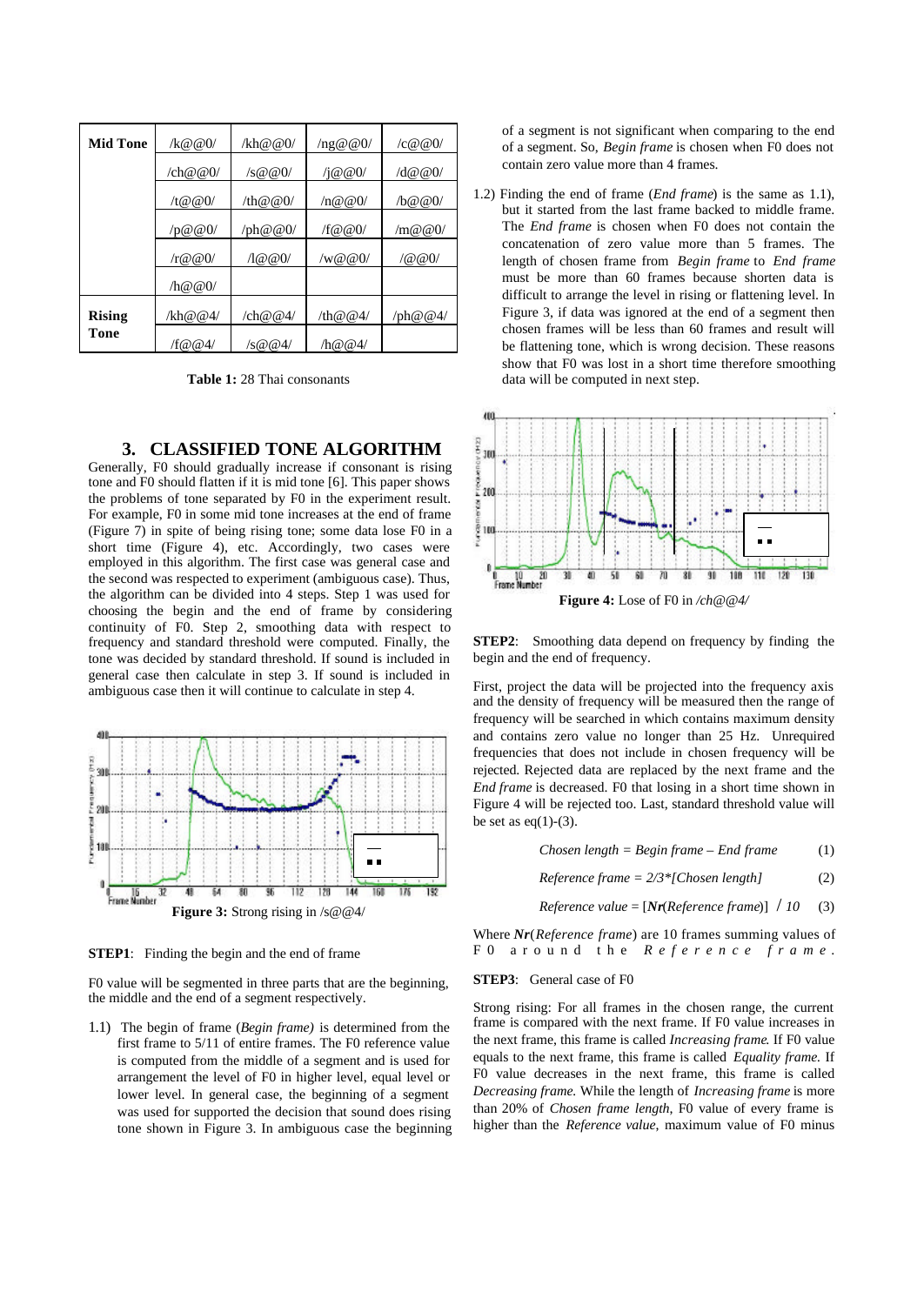*Reference value* is more than 30 Hz, then this will be detected for rising tone as shown in Figure 3.

Rarely rising: Data gradually increases more significant than decrease and equal to the next frame. If the length of *Increasing frame* is more than 40% of *Reference frame* and the maximum value in the length of *Increasing frame* is more than 15 Hz then result will be rising tone as shown in Figure 5.



In this case, the data are rearranged because the level of frequency always change and are not incessant as shown in Figure 7 and 8 correspondingly. As a result, considering the important data and rejecting undesired data are computed from *Reference frame* to *End frame.* The frame that F0's value differs from concatenated frame more than 20 Hz is rejected (only keep the continuity of F0).



For every frame, from *Reference frame* to *End frame,* if *Increasing frames* or *Equality frames* are more than *Decreasing frames* then its slope will be calculated as eq(4).

$$
slope - \frac{End frame - Reference frame}{End frame - Reference frame}
$$
 (4)

If slope value is more than 2 Hz per frame, then it is classified as rising tone depicted as Figure 4, otherwise it is classified as mid tone.

# **4. EXPERIMENTAL RESULTS**

The tonal separation result achieved 99.28% correctness on 996 consonant names, 829 training consonants and 168 testing consonants, which are spelled by 20 males and 7 females. These comprised of 44 pronunciations by 15 persons and 28 pronunciations by 12 persons. However, this algorithm can be improved when the number of *Increasing frame*, *Decreasing frame* and *Equality frame* will be considered ensemble into inequality condition. If the inequality in equation (5) is true then this consonant is rising tone as shown in Figure 9. This condition decreased 0.72% error rate.





**Figure 9:** The other problem of rising tone in  $\langle$ ch@@4 $\rangle$